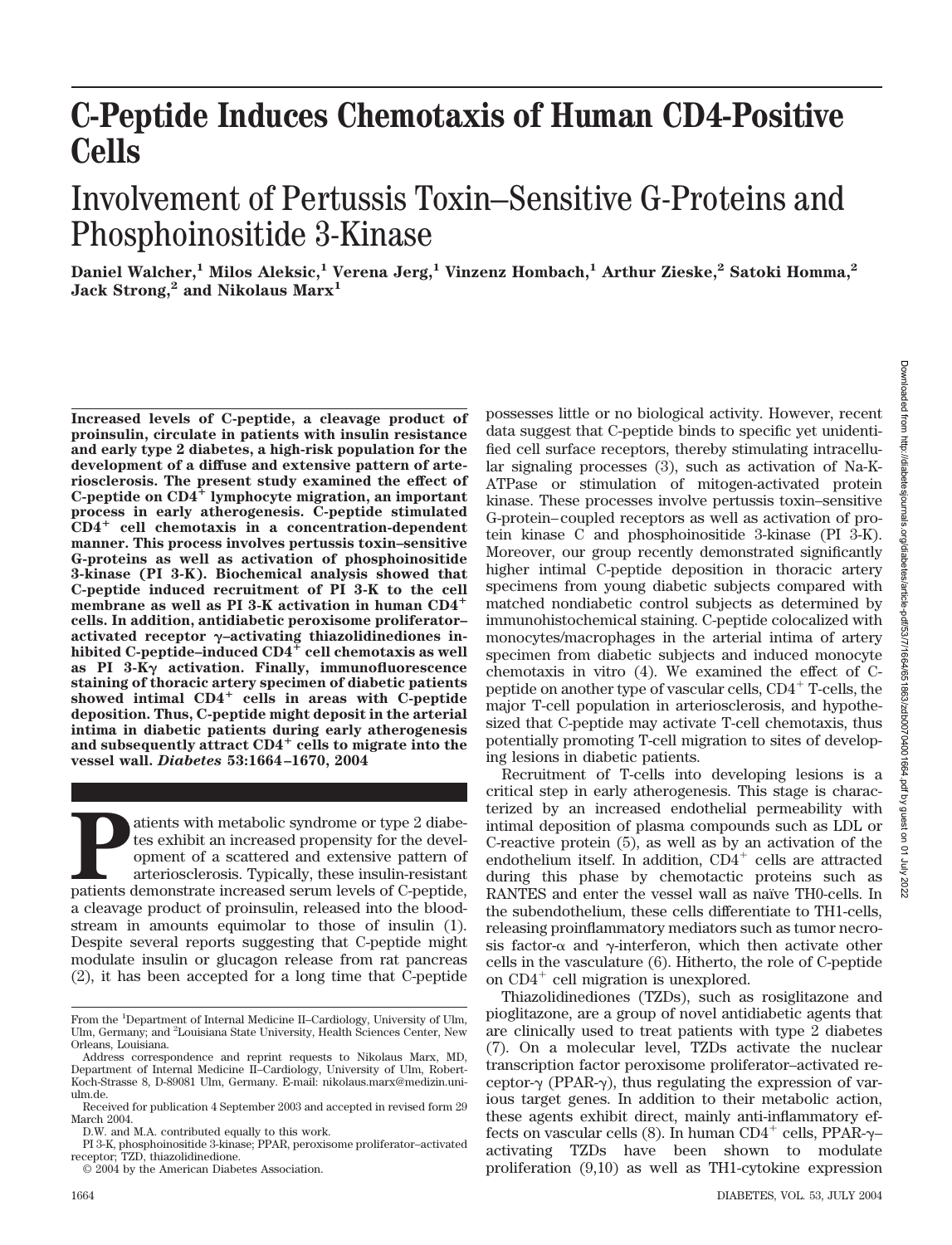(11), but nothing is known about the effect of TZDs on  $CD4^+$  cell migration.

Given the importance of  $CD4^+$  cell recruitment in early atherogenesis, we examined the chemotactic effect of C-peptide in human  $CD4^+$  cells and analyzed intracellular signaling pathways involved. In addition, we investigated whether PPAR- $\gamma$ -activating TZDs might modulate C-peptide–induced  $CD4^+$  cell migration.

#### **RESEARCH DESIGN AND METHODS**

**Human CD4<sup>+</sup> cell chemotaxis assay.** Human CD4<sup>+</sup> cells were isolated from freshly drawn blood of healthy volunteers using gradient centrifugation with subsequent magnetic bead isolation, as previously described (12). After isolation,  $CD4^+$  cells were cultured in serum-free media for 16 h. T-cell chemotaxis was assayed under serum-free conditions in a 48-well microchemotaxis chamber (Neuroprobe). Wells in the upper and lower chambers were separated by a polyvinylpyrrolidone-free polycarbonate membrane (pore size  $5 \mu$ m; Costar). CD4<sup>+</sup> cells at a density of  $5 \times 10^5$ /ml were incubated for 2.5 h with recombinant C-peptide or RANTES (Sigma) before migrated cells on the bottom face of the filter were stained and counted under the light microscope. Cells were counted in five random high-power fields per well. Checkerboard analysis was performed to differentiate chemotactic from chemokinetic activity. In some experiments,  $CD4^+$  cells were treated with pertussis toxin, wortmannin, or LY294002 (both PI 3-K inhibitors) or pretreated for 15 min with PPAR-γ-activating TZDs (rosiglitazone or pioglitazone).

**Preparation of human T-cell membranes.** Human T-cell membranes were prepared by incubating cells in a lysis buffer that contained 10 mmol/l HEPES (pH 7.5), 3 mmol/l MgCl<sub>2</sub>, 40  $\mu$ g/ml phenylmethylsulfonyl fluoride, 10  $\mu$ g/ml leupeptin,  $2 \mu g/ml$  pepstatin A, and  $2 \mu g/ml$  aprotinin. After sonication, lysates were centrifuged at 15,000*g* for 10 min. The pellet was resuspended in radioimmunoprecipitation assay buffer (50 mmol/l Tris [pH 8.0], 150 mmol/l NaCl, 0.1% SDS, 0.5% DOC, 1% Nonidet P-40, and 1% Triton-X) and snap-frozen at  $-70^{\circ}$ C.

**Immunoblotting.** Aliquots of the membrane fraction were boiled in Laemmli buffer before running on SDS-PAGE. Immunoblotting was performed by running the samples on SDS-PAGE and then electrotransferring onto nitrocellulose membranes (Amersham Pharmacia Biotech, Amersham, England), blocking with 5% skim milk in TBS buffer with 0.1% Tween 20 for 1 h, and incubating with 1:200 of the primary antibody (goat anti-human PI  $3-K\gamma$  [Santa Cruz] or rabbit anti-human PI 3-Ky; rabbit anti-human p85 [Upstate]) and 1:10,000 dilution of the secondary antibody (anti-goat or anti-rabbit horseradish peroxidase [DAKO]). Development was done by using enhanced chemiluminescence reagents (Pearce, Rockford, IL) according to the manufacturer's specifications.

**Phosphatidylinositol kinase assay.** After isolation, human T-cells were incubated for 16 h in RPMI medium without serum. Cells that were pretreated with or without wortmannin, pertussis toxin, or TZDs were stimulated with 10 nmol/l C-peptide, 10 nmol/l heat-inactivated C-peptide, or 100 pg/ml RANTES. Standard PI 3-K activity assays were performed (4) using goat anti-human PI  $3-K\gamma$  (Santa Cruz) or rabbit anti-human PI  $3-K\gamma$  (Santa Cruz) antibodies.

**Immunofluorescence staining.** To examine the deposition of C-peptide in early arteriosclerotic lesions, we used postmortem artery specimen received from the multicenter cooperative project Pathobiological Determinants of Atherosclerosis in Youth, which collected material from 15- to 34-year-old trauma victims who were autopsied in forensic laboratories (13). Serial Cryostat sections of thoracic artery specimen were cut, air dried onto microscopical slides, and fixed in acetone at  $-20^{\circ}$ C for 5 min. Staining for C-peptide was performed with a rabbit anti-human C-peptide antibody (Linco-Research). Human  $CD4^+$  cells were identified by staining with a mouse anti-human CD4 antibody (Dako). Negative controls used type- and classmatched IgG at similar concentrations. Sections were preincubated with PBS that contained 5% respective serum. Primary antibodies (1:50, anti–C-peptide; 1:20, anti-CD4) diluted in PBS that contained 3% serum were added for 1 h at room temperature. After washing with PBS, Alexa Fluor 488-coupled (Molecular Probes) and carboxymethylindocyanine 3-Cy3-coupled (Dianova) goat anti-mouse and anti-rabbit IgG were added as secondary antibodies (dilution 1:1,000) for 45 min. Images were recorded with a confocal laser-scanning microscope (Leica).

**Statistical analysis.** Results of the experimental studies are reported as mean  $\pm$  SD. Differences were analyzed by one-way ANOVA followed by the appropriate post hoc test.  $P < 0.05$  was regarded as significant.

## **RESULTS**

**C-peptide induces migration of human CD4 cells in vitro.** To examine whether C-peptide induces CD4<sup>+</sup> cell migration, we subjected human  $CD4^+$  cells to an in vitro chemotaxis assay using a modified Boyden chamber. Stimulation of  $CD4^+$  cells with C-peptide induced cell migration in a concentration-dependent manner with a maximal induction of 2.1  $\pm$  0.5 at 10 nmol/l ( $P < 0.05$  vs. unstimulated cells;  $n = 7$ ). Heat inactivation of C-peptide (10) nmol/l) abolished its migratory effect ( $P < 0.05$ ;  $n = 5$ ), excluding endotoxin contamination as the responsible mechanism (Fig. 1*A*). The extent of C-peptide–induced  $CD4^+$  cell migration was similar to the effect of an established T-cell chemokine, RANTES, which led to a 2.1  $\pm$  0.6-fold increase ( $P < 0.05$ ;  $n = 6$ ) in cell migration. It is interesting that combined stimulation of  $CD4^+$  cells with C-peptide and RANTES did not have an additive migratory effect (Fig. 1*B*).

To specify the true nature of C-peptide's chemotactic activity, we conducted a checkerboard analysis using serial dilutions of C-peptide above and below the filter. As shown in Fig.  $1C$ ,  $CD4^+$  cell migration depended on the presence of a C-peptide gradient between the upper and lower face of the filter, suggesting that C-peptide induces  $CD4^+$  cell chemotaxis rather than chemokinesis.

**TZDs inhibit C-peptide–induced migration of human CD4 cells.** To examine the effect of antidiabetic PPAR-  $\gamma$ -activating TZDs on CD4<sup>+</sup> cell migration, we pretreated cells for 15 min with different concentrations of rosiglitazone or pioglitazone before performing stimulation with C-peptide. Both rosiglitazone and pioglitazone reduced C-peptide–induced  $CD4^+$  cell chemotaxis in a concentration-dependent manner, with a maximal reduction to baseline levels at  $5 \mu \text{mol}/l$  (Fig. 2A). None of the TZDs affected cell viability, as determined by trypan blue staining (data not shown).

To examine whether the effects of rosiglitazone and pioglitazone on C-peptide–induced T-cell migration are PPAR- $\gamma$ -mediated, we performed similar experiments with the established non-TZD PPAR- $\gamma$  activator GW1929. Pretreatment of human  $CD4^+$  cells with GW1929 at 10 mol/l abolished C-peptide–induced cell migration (Fig. 2*B*), suggesting that the TZD effects observed are PPAR- $\gamma$ dependent.

C-peptide–induced CD4<sup>+</sup> cell migration involves per**tussis toxin–sensitive G-proteins and PI 3-K.** To investigate further intracellular signaling pathways involved in C-peptide–induced  $CD4^+$  cell chemotaxis, we performed inhibition migration experiments. Treatment of human  $CD4^+$  cells with pertussis toxin inhibited C-peptide–induced  $CD4^+$  cell migration in a concentration-dependent manner, with a maximal reduction to baseline levels at 10 nmol/l pertussis toxin (Fig. 3*A*), suggesting that pertussis toxin–sensitive G-proteins are involved. Because some G-protein–coupled receptors activate PI 3-K and given the involvement of PI 3-K on T-cell motility (14–16), we next examined the role of PI 3-K. Treatment of  $\rm CD4^{+}$  cells with wortmannin or LY294002, two PI 3-K inhibitors, completely inhibited C-peptide–induced  $CD4^+$  cell chemotaxis (Fig. 3*B*). Pertussis toxin, wortmannin, or LY294002 did not affect cell viability as examined by trypan blue staining (data not shown). These data suggest that C-peptide–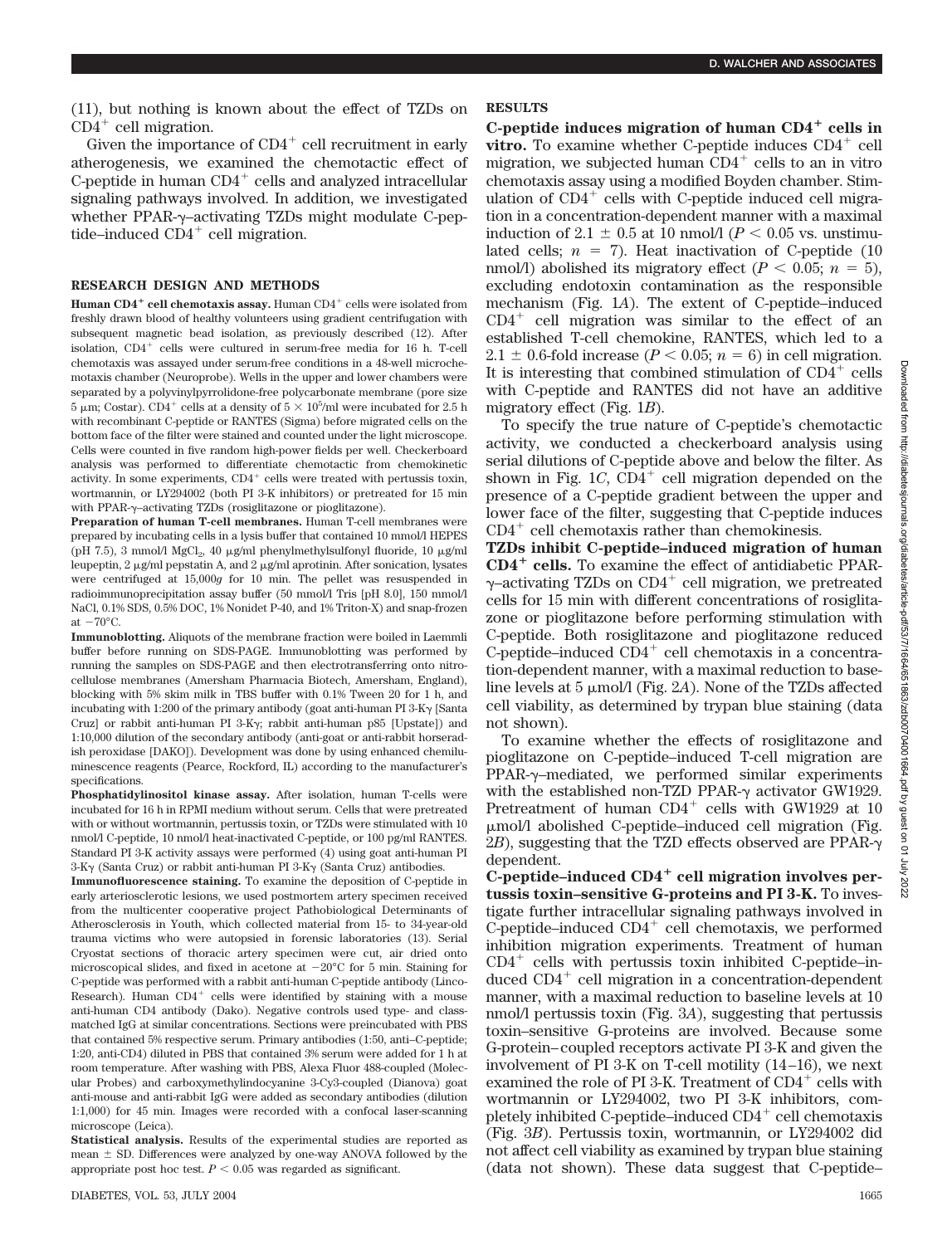

induced  $CD4^+$  cell migration involves pertussis toxin– sensitive G-proteins as well as PI 3-K.

**C-peptide activates PI 3-K in human CD4 cells.** To gain further insight into C-peptide–induced PI 3-K activation, we examined the recruitment of  $PI 3-K<sub>Y</sub>$  into the cell membrane. Incubation of  $CD4^+$  cells with C-peptide resulted in an association of PI 3-K $\gamma$  with CD4<sup>+</sup> cell membranes. Two different anti-PI  $3-K\gamma$  antibodies showed similar results. Heat-inactivated C-peptide had no such effect. Consistent with former data on RANTES-induced recruitment of PI 3-K to the membrane, pretreatment of  $CD4^+$  cells with wortmannin did not inhibit C-peptide– mediated association of PI  $3$ -K $\gamma$  with cell membranes (Fig. 4*A*). Given the involvement of class IA PI 3-Ks in insulin signaling (17), we investigated the role of this class of PI 3-Ks in C-peptide–induced cell activation. Western blot analysis of activated cells did not show an association of the regulatory subunit  $p85$  with  $CD4^+$  cell membranes (data not shown), suggesting that C-peptide–induced PI 3-K activation involves only the  $p110\gamma$  isoform of PI 3-Ks.

Next, we examined the ability of PI  $3-K\gamma$  to generate phospholipids after C-peptide stimulation. C-peptide increased PI 3-K $\gamma$  activity in human CD4<sup>+</sup> cells, whereas **FIG. 1. C-peptide induces CD4 cell chemotaxis in vitro.** *A***: Freshly isolated human CD4 cells were incubated for 2.5 h with C-peptide at the concentrations indicated to assess the effect on cell migration in a modified Boyden chamber. Heat-inactivated C-peptide (HI) was used as a control. Data are expressed as fold induction of unstimu**lated cells. Bars represent mean  $\pm$  SD ( $n = 7$ );  $P < 0.05$ **vs. unstimulated cells.** *B***: The extent of C-peptide–in**duced (10 nmol/l) CD4<sup>+</sup> cell migration is similar to the **effect of the established T-cell chemokine RANTES (100 pg/ml). Also shown is the combined effect of C-peptide and RANTES on CD4 cell migration. Data are expressed as fold induction of unstimulated cells. Bars represent** mean  $\pm$  SD ( $n = 6$ );  $P < 0.05$  vs. unstimulated cells. *C*: Checkerboard analysis revealed that CD4<sup>+</sup> cell migra**tion depended on the presence of a C-peptide gradient between the upper and the lower face of the filter, suggesting that C-peptide induces CD4 cell chemotaxis rather than chemokinesis. Data are expressed as fold induction of unstimulated cells. Bars represent the mean of three independent experiments.**

heat inactivation of C-peptide as well as pretreatment of cells with wortmannin abolished this effect. It is interesting that pretreatment of  $CD4^+$  cells with pertussis toxin also inhibited C-peptide–induced PI  $3-K\gamma$  activation, suggesting the involvement of pertussis toxin–sensitive proteins upstream of PI 3-K (Fig. 4*B*).

Because antidiabetic TZDs limited C-peptide–induced  $CD4^+$  cell chemotaxis, we investigated the effect of rosiglitazone and pioglitazone on C-peptide–mediated PI 3-K activation. Pretreatment (15 min) of human  $CD4^+$  cells with rosiglitazone or pioglitazone inhibited C-peptide's stimulatory effect on PI 3-K activity (Fig. 4*C*).

**C-peptide deposition and infiltration of CD4 cells in early atherosclerotic lesions of diabetic subjects.** Given the importance of  $CD4^+$  cell recruitment in early atherogenesis and C-peptide's chemotactic effect on CD4 cells shown here, we examined C-peptide deposition and  $CD4^+$  cell infiltration in early arteriosclerotic lesions of diabetic subjects. We used 21 postmortem thoracic aorta specimens from the Pathobiological Determinants of Atherosclerosis in Youth study in which subjects with  $HbA_{1c}$ levels  $\geq 8\%$  were classified as diabetic (13) and compared them with 21 age-, sex-, and risk factor–matched nondia-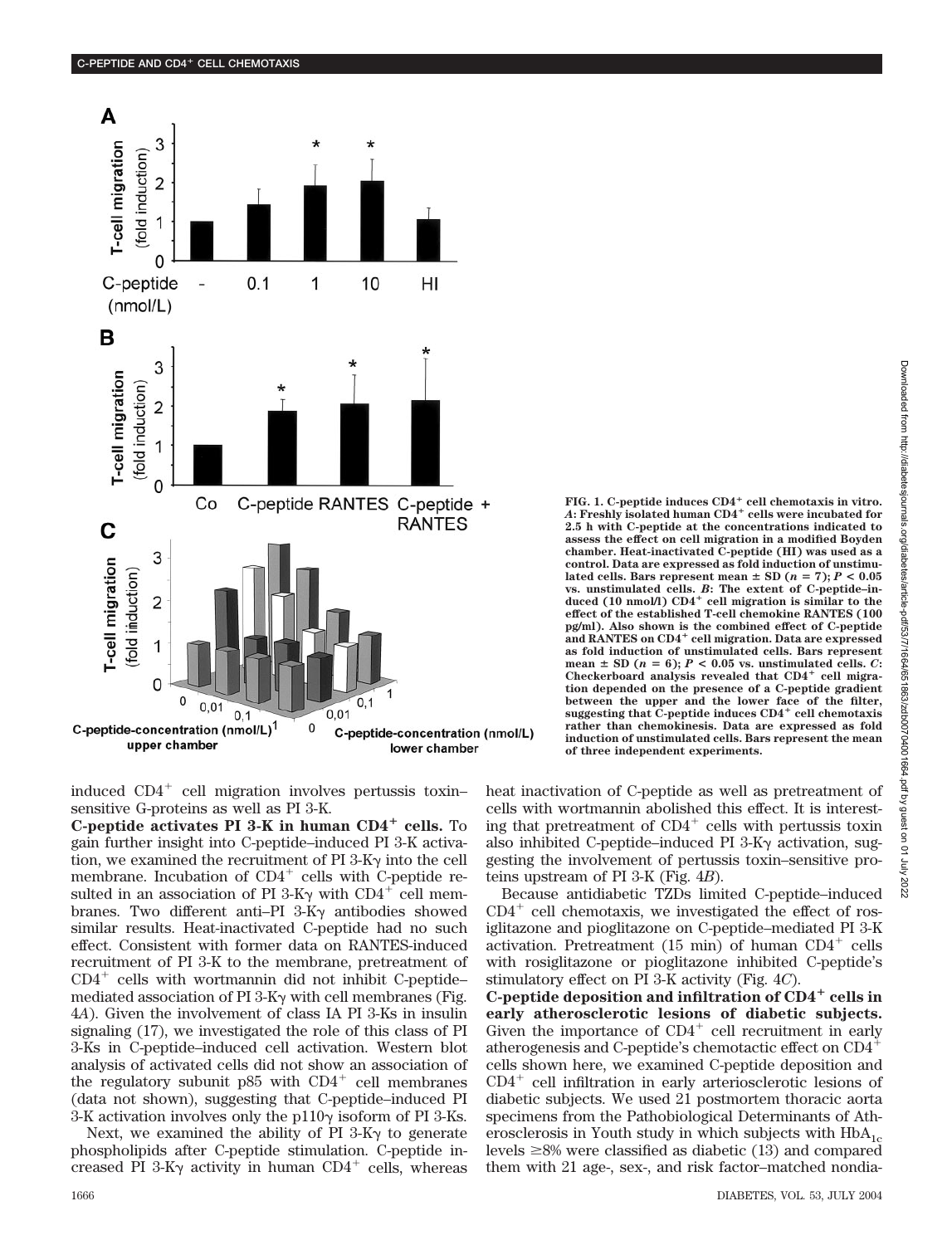





**FIG. 3. C-peptide–induced CD4 cell migration involves pertussis toxin–sensitive G-proteins as well as PI 3-K.** *A***: Freshly isolated human CD4 cells were incubated with pertussis toxin (PTX) at concentrations indicated during migration experiments. Data are expressed as** fold induction of unstimulated cells. Bars represent mean  $\pm$  SD ( $n =$ 3). *B*: Freshly isolated human CD4<sup>+</sup> cells were incubated with wort**mannin (50 nmol/l) or LY294002 (500 nmol/l), two PI 3-K inhibitors, during migration experiments. Data are expressed as fold induction of** unstimulated cells. Bars represent mean  $\pm$  SD ( $n = 4$ ).

**FIG. 2.** *A***: Antidiabetic TZDs inhibit C-peptide–induced CD4 cell migration. Freshly isolated human CD4 cells were pretreated with rosiglitazone (ROSI) or pioglitazone (PIO) for 15 min at concentrations indicated before migration experiments were performed. Data are expressed as fold induction of unstimulated cells. Bars represent** mean  $\pm$  SD ( $n = 6$ );  $P < 0.05$  vs. unstimulated **cells.** *B***: GW1929, a non-TZD PPAR-**- **activator, inhibits** C-peptide-induced  $CD4^+$  cell migration. Freshly iso**lated CD4 cells were pretreated with GW1929 (10 mol/l) before migration experiments were performed. Data are expressed as fold induction of unstimulated cells.** Bars represent mean  $\pm$  SD ( $n = 4$ );  $P < 0.05$  vs. **unstimulated cells.**

betic control subjects. Recently, we showed that the extent of C-peptide deposition in these diabetic subjects exceeds that of nondiabetic control individuals (4). Immunofluorescence staining of artery sections from both groups revealed that intimal  $CD4^+$  cells were detectable in 12 of 21 (57%) diabetic patients, but only in 2 of the 21 (9.5%) nondiabetic subjects. In these 12 diabetic subjects, immunofluorescence staining demonstrated intimal CD4 cells in areas with C-peptide deposition (Fig. 5*A*–*D* and *F*). Staining of parallel sections with isomatched IgGs at similar concentrations showed no immunoreactivity (Fig. 5*E* and *G*), thus affirming the specificity of the detected signals.

## **DISCUSSION**

The present study demonstrates that C-peptide, a cleavage product of proinsulin, exhibits chemotactic activity on human  $CD4^+$  cells by involving pertussis toxin–sensitive G-proteins and PI 3-K activation. In addition, the study reports intimal  $CD4^+$  cells in areas with C-peptide deposition in early atherosclerotic lesions of diabetic subjects as well as inhibition of C-peptide–induced  $CD4^+$  cell migration by antidiabetic TZDs. These data raise for the novel hypothesis that C-peptide may promote early atherogenesis in patients with type 2 diabetes by initiating or promoting  $CD4^+$  cell migration into developing lesions.

The effect of C-peptide on  $CD4^+$  cell migration is similar to the chemotactic action of the well-established T-cell chemokine RANTES. It is interesting that C-peptide and RANTES had no additive effect on  $CD4^+$  cell chemotaxis, suggesting that both agents share similar signaling pathways in these cells. Previous work has shown that Cpeptide binds to a cell surface receptor, but this receptor remains unidentified (3). Work in renal cells implicates a pertussis toxin–sensitive G-protein–coupled receptor in mediating C-peptide's effects (18), and our data showing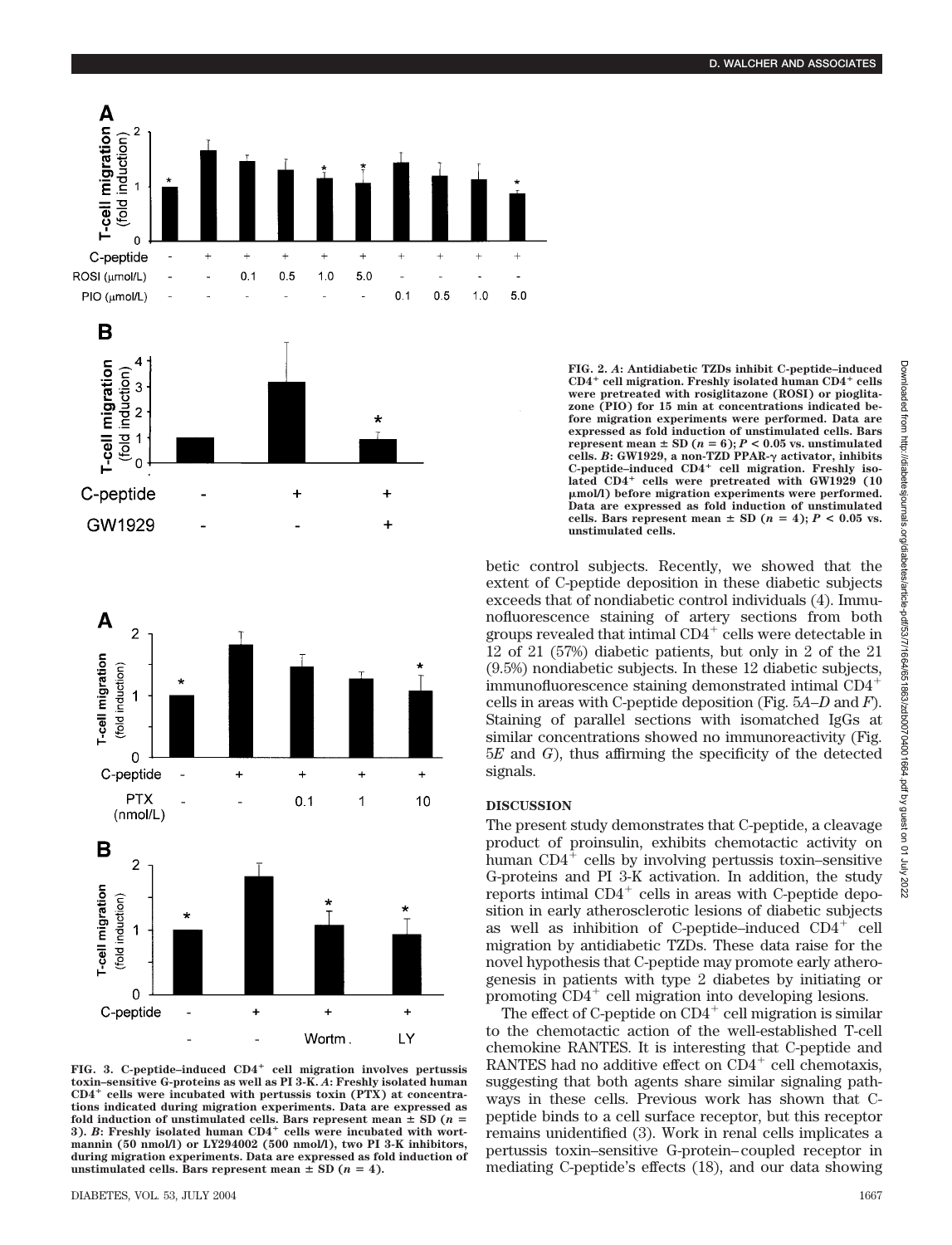

**FIG. 4. C-peptide activates PI 3-K in human CD4 cells.** *A***: C-peptide stimulation results in the translocation of PI 3-K**- **to the cell membrane in human CD4 cells. Cells were stimulated with C-peptide (10 nmol/l) or RANTES (100 pg/ml) for 5 min before Western blot analysis of PI 3-K on CD4 cell membranes was performed. Similar results were obtained in three independent experiments.** *B***: C-peptide activates PI 3-K. Human CD4 cells were treated with C-peptide (10 nmol/l) or RANTES (100 pg/ml) for 5 min before PI 3-K activity assays were performed. Also shown are cells treated with C-peptide in the presence of wortmannin (50 nmol/l) or pertussis toxin (PTX) as well as CD4 cells that were treated with HI C-peptide. Specific dots are labeled with an arrow (phosphatidylinositol-triphosphate). Three independent experiments yielded similar results.** *C***: TZDs inhibit C-peptide–induced PI 3-K activation. Human CD4 cells were pretreated with rosiglitazone (ROSI) and pioglitazone (PIO) for 15 min before cells were stimulated with C-peptide (10 nmol/l). After 5 min, PI 3-K activity assay was performed. Specific dots are** labeled with an arrow (PIP<sub>3</sub>).

an inhibitory effect of pertussis toxin on C-peptide–induced  $CD4^+$  cell migration suggest that similar pathways are involved here. Downstream of these pertussis toxin– sensitive G-proteins, C-peptide stimulation results in translocation of PI 3-K $\gamma$  to the cell membrane as well as an increase in PI  $3-K\gamma$  activity. These results are in accordance with data in Swiss 3T3 fibroblasts (19), where C-peptide has been shown to activate PI 3-K. Previous work has reported that insulin signaling involves class IA PI 3-Ks (17), but our data, demonstrating a lack of an association of p85 with cell membranes, suggest that C-peptide–induced activation of  $CD4^+$  cells involves only PI  $3-Ky$  (the class IB enzyme) but not class IA PI  $3-Ks$ .

Two TZDs, antidiabetic drugs used to treat patients with type 2 diabetes, completely inhibited C-peptide's chemotactic effect. Previous work (9,11) has shown that TZDs modulate proliferation as well as TH1-cytokine expression of human  $CD4^+$  cells. Our study extends the knowledge about TZDs' effects in these cells by demonstrating an inhibition of T-cell migration. TZDs are activators of the nuclear transcription factor PPAR- $\gamma$ , thus regulating the expression of various target genes. It is interesting that a 15-min pretreatment of  $CD4^+$  cells with TZDs already prevented the rapid effect of C-peptide on PI 3-K activation, raising the question of a nontranscriptional effect of these agents in this context. Recent work by Chawla et al. (20) found that some effects of TZDs could occur independent of the presence of PPAR- $\gamma$ , at least in cells of the monocytic lineage, and such mechanisms could potentially explain the rapid inhibition of PI 3-K activation observed here. However, our data showing similar inhibitory action on  $CD4^+$  cell migration by the non-TZD PPAR- $\gamma$  activator GW1929 suggest that the effects of TZDs are PPAR- $\gamma$  mediated. Further work should focus on the molecular mechanism of the effects of TZDs on PI 3-K activation.

The present study suggests an active role of C-peptide in the development of atherosclerotic lesions in patients with type 2 diabetes by showing intimal  $CD4^+$  cells in areas with C-peptide deposition in early atherosclerotic lesions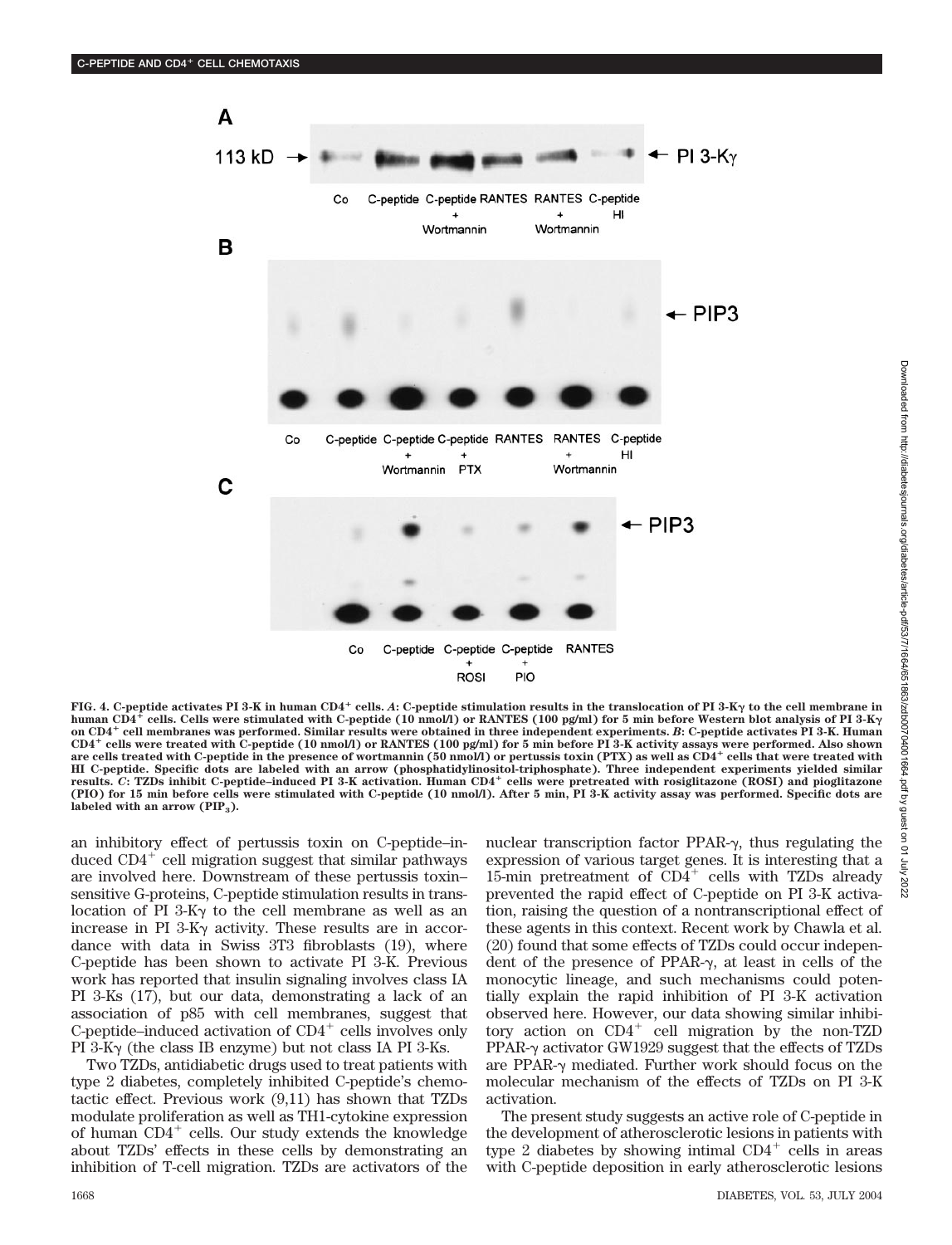

**FIG. 5. C-peptide deposition and intimal CD4 cell infiltration in thoracic aortic specimens from diabetic subjects.** *A***: Immunofluorescence staining of C-peptide deposition in the intima (stained in red).** *B***: CD4 cells in the same section stained in green.** *C***: The yellow fluorescence (red and green) indicates colocalization of C-peptide with CD4 cells. Specimens from 12 diabetic subjects yielded similar results.** *D* **and** *F***: C-peptide deposition and CD4 cell infiltration in a section from a different diabetic subject.** *E* **and** *G***: Adjacent sections stained with similar concentrations** of type- and class-matched IgG show no immunoreactive C-peptide  $(E)$  or CD4<sup>+</sup> cells  $(G)$ , establishing the specificity of staining in *D* and *F*.

of diabetic subjects. During endothelial dysfunction with increased endothelial permeability, C-peptide might deposit in the arterial intima in diabetic patients and subsequently attract  $CD4^+$  cells to migrate into the vessel wall. Still, future studies should examine C-peptide deposition and  $CD4^+$  cell infiltration in arteriosclerotic lesions from type 1 diabetic patients to link our observational study to possible mechanisms of disease.

### **ACKNOWLEDGMENTS**

This work was supported by grants from the Deutsche Forschungsgemeinschaft (SFB 451, Project B9), the Else-Groener-Fresenius-Stiftung, and the IZKF Ulm (Project G6) (to N.M.).

The authors thank Miriam Grüb, Helga Buch, and Renate Durst for excellent technical assistance.

#### **REFERENCES**

- 1. Tager HS, Emdin SO, Clark JL, Steiner DF: Studies on the conversion of proinsulin to insulin. II. Evidence for a chymotrypsin-like cleavage in the connecting peptide region of insulin precursors in the rat. *J Biol Chem* 248:3476–3482, 1973
- 2. Toyota T, Abe K, Kudo M: Inhibitory action of rat insulin and synthetic rat C-peptide on insulin secretion in the perfused rat pancreas. *Acta Diabetol Lat* 14:250–256, 1977
- 3. Rigler R, Pramanik A, Jonasson P, Kratz G, Jansson OT, Nygren P, Stahl S, Ekberg K, Johansson B, Uhlen S, Uhlen M, Jornvall H, Wahren J: Specific binding of proinsulin C-peptide to human cell membranes. *Proc Natl Acad Sci U S A* 96:13318–13323, 1999
- 4. Marx N, Walcher D, Raichle C, Aleksic M, Bach H, Grub M, Hombach V, Libby P, Zieske A, Homma S, Strong J: C-peptide colocalizes with macrophages in early arteriosclerotic lesions of diabetic subjects and induces monocyte chemotaxis in vitro. *Arterioscler Thromb Vasc Biol* 24:540–545, 2004
- 5. Torzewski M, Rist C, Mortensen RF, Zwaka TP, Bienek M, Waltenberger J, Koenig W, Schmitz G, Hombach V, Torzewski J: C-reactive protein in the arterial intima: role of C-reactive protein receptor-dependent monocyte recruitment in atherogenesis. *Arterioscler Thromb Vasc Biol* 20:2094– 2099, 2000
- 6. Ross R: Atherosclerosis—an inflammatory disease. *N Engl J Med* 340:115– 126, 1999
- 7. Schoonjans K, Auwerx J: Thiazoledinediones: an update. *Lancet* 355:1008– 1010, 2000
- 8. Marx N: Peroxisome proliferator-activated receptor  $\gamma$  and atherosclerosis. *Curr Hypertens Rep* 4:71–77, 2002
- 9. Clark RB, Bishop-Bailey D, Estrada-Hernandez T, Hla T, Puddington L, Padula SJ: The nuclear receptor PPAR  $\gamma$  and immunoregulation: PPAR  $\gamma$ mediates inhibition of helper T cell responses. *J Immunol* 164:1364–1371, 2000
- 10. Yang XY, Wang LH, Chen T, Hodge DR, Resau JH, DaSilva L, Farrar WL: Activation of human T lymphocytes is inhibited by peroxisome proliferator-activated receptor gamma (PPAR $\gamma$ ) agonists: PPAR $\gamma$  co-association with transcription factor NFAT. *J Biol Chem* 275:4541–4544, 2000
- 11. Marx N, Kehrle B, Kohlhammer K, Grub M, Koenig W, Hombach V, Libby P, Plutzky J: PPAR activators as antiinflammatory mediators in human T lymphocytes: implications for atherosclerosis and transplantation-associated arteriosclerosis. *Circ Res* 90:703–710, 2002
- 12. Taub DD, Tsarfaty G, Lloyd AR, Durum SK, Longo DL, Murphy WJ: Growth hormone promotes human T cell adhesion and migration to both human and murine matrix proteins in vitro and directly promotes xenogeneic engraftment. *J Clin Invest* 94:293–300, 1994
- 13. McGill HC Jr, McMahan CA, Malcom GT, Oalmann MC, Strong JP: Effects